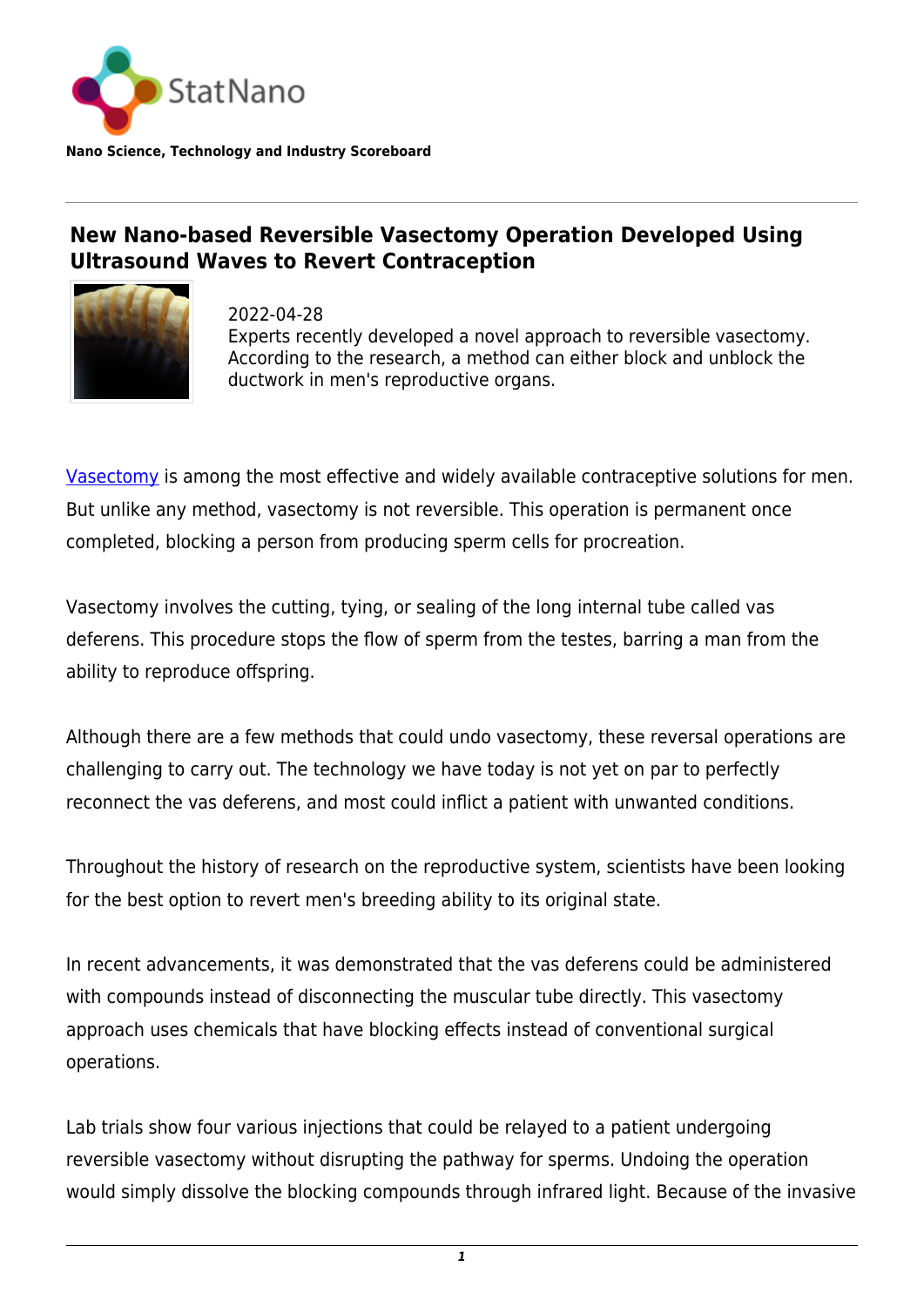approach included in the said operation, a team from [China](http://statnano.com/country/China) developed a better way to carry out a vasectomy.

## **Single Nanoparticle Injection Vasectomy by Harbin Medical University, Reversible Through Ultrasound**

The new reversible vasectomy operation includes just one effective injection instead of multiple shots. The process uses ultrasound waves to eliminate the blocking substances and give back to the patients their reproductive abilities, [The Economist](https://www.economist.com/science-and-technology/a-sound-way-towards-reversible-vasectomies/21808844) reports.

The study was made possible through the efforts of [Harbin Medical University.](https://www.hrbmu.edu.cn/) The team was led by Wanhai Xu, a specialist from the institute's NHC Key Laboratory of Molecular Probes and Targeted Diagnosis and Therapy, and Heilongjiang Key Laboratory of Scientific Research in Urology.

The reversible vasectomy that the team conceptualized includes the usage of a medicallyapproved polymer-based hydrogel that can thicken when administered inside the human body.

The hydrogels envelope specialized nanoparticles called thioketals that dissolve when exposed to reactive oxygen-related molecules such as titanium dioxide. These chemicals can release the thioketals when targetted with ultrasound waves.

The experiments for the technique's efficacy were tested on male mice subjects. The individuals were divided into groups according to the type of vasectomy they were given, including the newly developed method and the conventional operation. Some of the subjects were injected with saline for control.

The subjects were allowed to mate with their female counterparts. It was found that those given saline were able to produce offspring. The experimental group, on the other hand, regained their reproductive abilities after blasting ultrasound waves into their systems.

Further studies will be carried out by the authors in order to improve the process. The paper was published in the journal ACS Nano, titled "An Ultrasound-Induced Self-Clearance Hydrogel for Male Reversible Contraception."